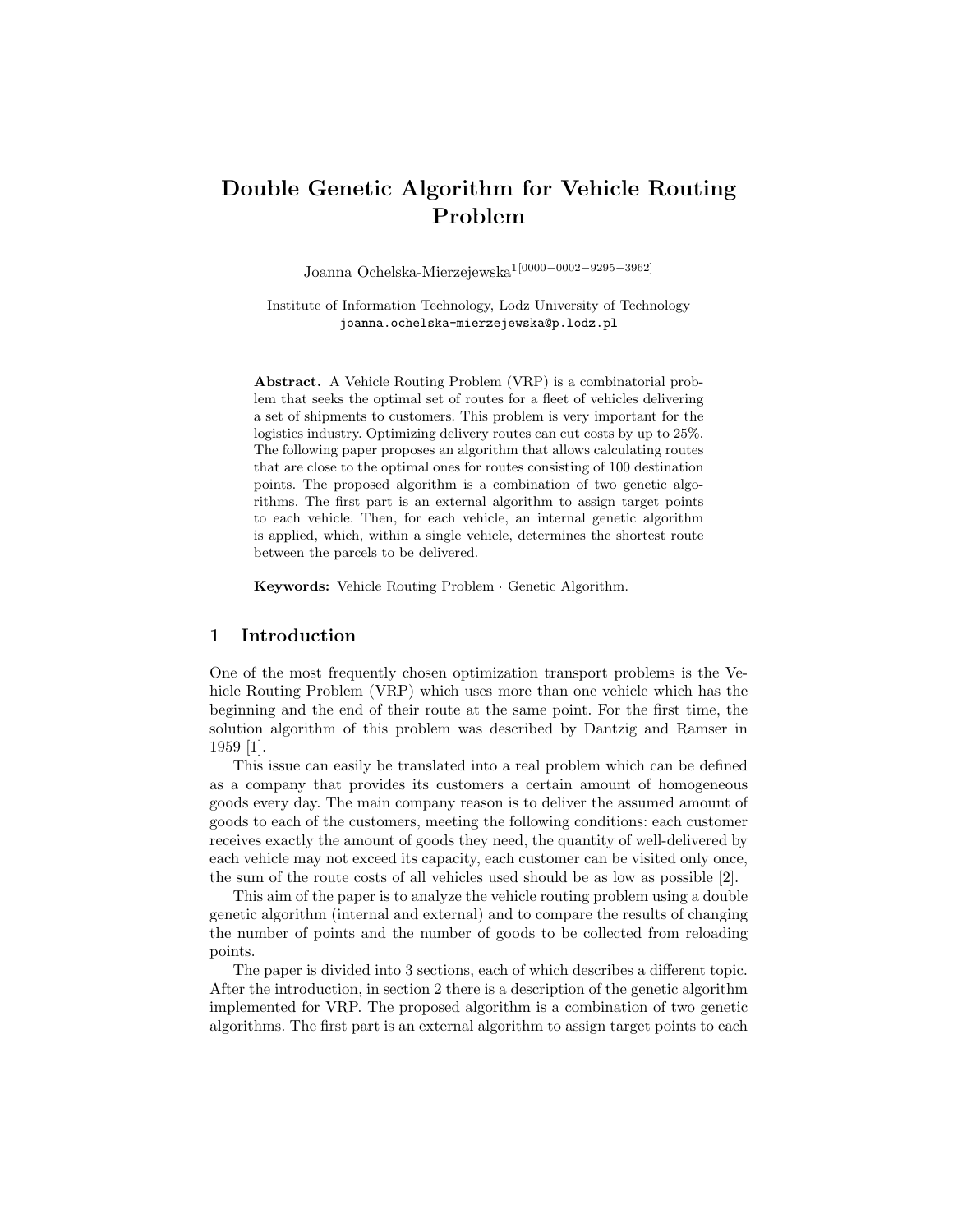#### J. Ochelska-Mierzejewska 152

vehicle. Then, for each vehicle, an internal genetic algorithm is called, which determines the shortest route between the shipments to be delivered within a single vehicle. The most important is section 3, where there are described experiments and discussion of results..

# 2 Genetic Algorithm for Vehicle Routing Problem

Work on evolutionary systems, which genetic algorithms are part of, began in the 1950s. Based on evolution strategies, a group of researchers from the University of Michigan developed in the 1960s and 1970s the idea of genetic algorithms (GA) [3]. In contrast to research on evolutionary programming, the general idea was to explore adaptation based on nature observations and a way to incorporate that knowledge in machine processing.

Selection ensures that the strongest individuals understood as better solutions, have a larger probability to produce offspring [4]. Offspring, on the other hand, is generated by reproduction, which takes the form of crossing bits of one solution with bits of another one [6]. Finally, the randomized mutation is introduced, usually in form of swapping two bits, or negating just one of them in an individual in the whole population [5].

The classical approach to Genetic Algorithms is not valid for sequential problems such as Vehicle Routing Problem. The main problem is that a single solution cannot be represented as a set of bits. The proper encoding of a solution is a string of integer numbers, representing vertices of a problem-space graph [7].

We divide the issues of the VRP problem into the *external* algorithm were optimizing the placement of destination points for delivery vehicles and the internal algorithm was optimizing the route of the delivery vehicle.

The internal algorithm consists of three steps:

- 1. Coding. The adaptation of genomes of solutions to the VRP problem is being implemented as a list of delivery points for a given vehicle.
- 2. Crossover. Then the elite selection method is used with the adaptation function. Then the chosen ones are matched in pairs and crossed. At the very end, the process of mutation takes place.
- 3. Function of adaptation. The following rule applies here: the smaller the value of the fitness function, the less adaptation. It computes for everyone's destination point the distance between the next point on the list. Next, it is checked whether the current duration of the vendor's work is added to the distance covered in a given iteration. If the condition is true, the huge number is returned as an adaptation. After visiting all points on the road, you are returned is the value of the fitness function, which is the sum of the distance traveled from the starting point to the first point, distance traveled between all points and the distance from the last point to the starting point.

The external algorithm also consists of three steps:

1. Coding. The adaptation of genomes of solutions to the VRP problem creates a route list for a given vehicle.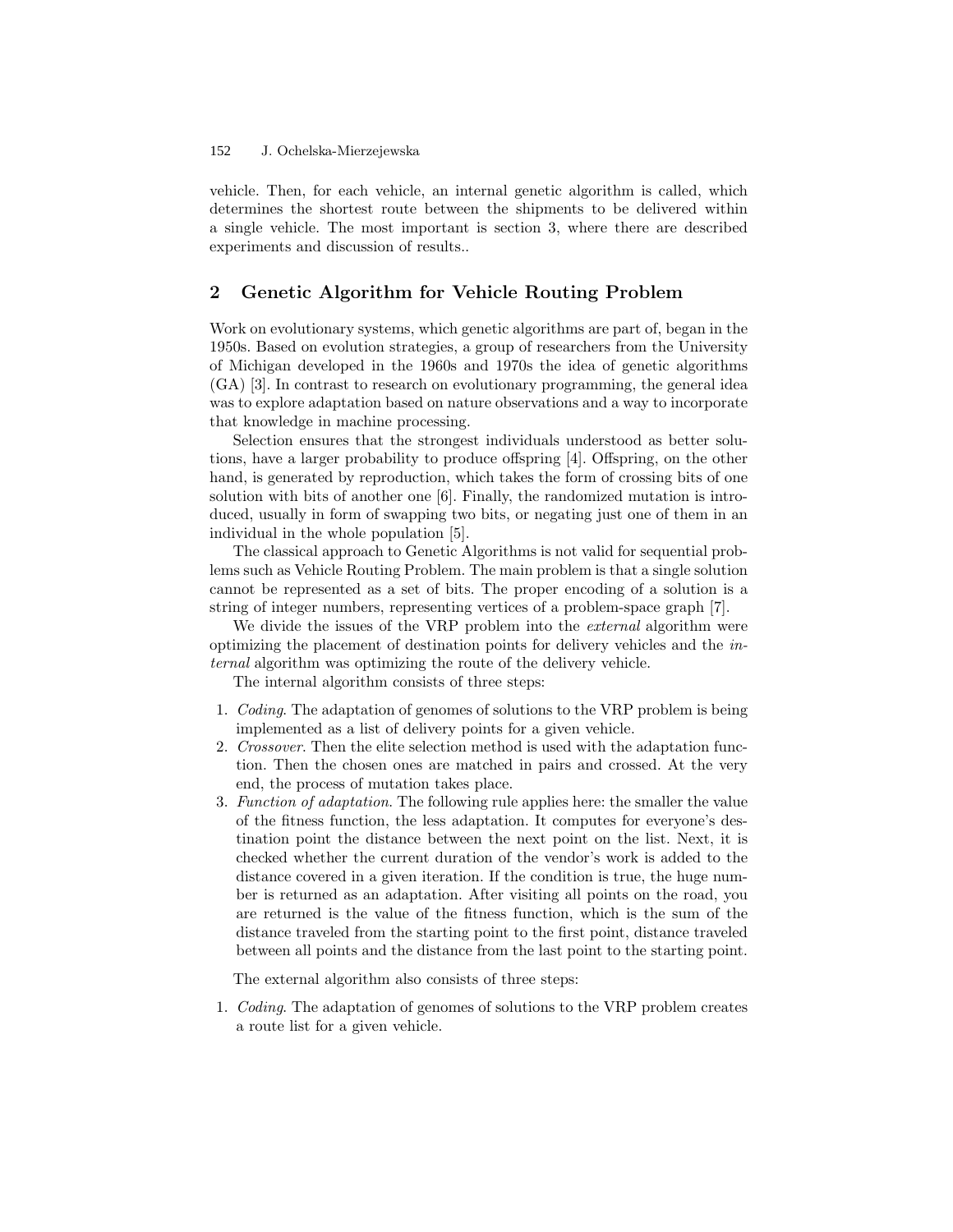- 2. Crossover. Then follows the elite selection method is used with an adaptation function. The selected route genomes are then paired and crossed. In the end, the process of mutating is realized.
- 3. Function of adaptation. The following rule applies here: the smaller the value of the fitness function, the less adaptation. In the beginning, a fleet of suppliers is created equal to the number of possible routes. Then it is checked whether any of the vehicles have failed contain loads exceeding the vehicle's capacity by weight. If such a case does not occur, the internal algorithm described is triggered above. Otherwise, the fleet returns a large number indicative of poor adjustment.

The above algorithms work in loops with a given number of iterations. In the end, the adaptation of the best supplier fleet is returned.

### 3 Experiments

The experiments were performed in the study, to determine the optimal algorithm parameter values. It was tested on and verified on Solomon benchmark data sets: population size of the external algorithm and population size of the internal algorithm.



Fig. 1. Effect of the *external* algorithm's population size on the result.

There was a clear correlation between the size of the population and the quality of the results (Fig. 1). However, this parameter is also linearly correlated with the execution time algorithm. To optimize the execution time, the algorithm was determined at a value of 200 for the external algorithm population because above these values, only a slight increase in the quality of the results was observed.

There was a clear correlation between the population size of the internal algorithm with the quality of the results, however, this parameter is also linearly correlated with the execution time of the algorithm (Fig. 2). The above-mentioned correlation was also found parameter to the maximum achievable result. This relationship is because the higher population of the internal algorithm allows for finding optimal solutions for cars with a larger number of assignments points.